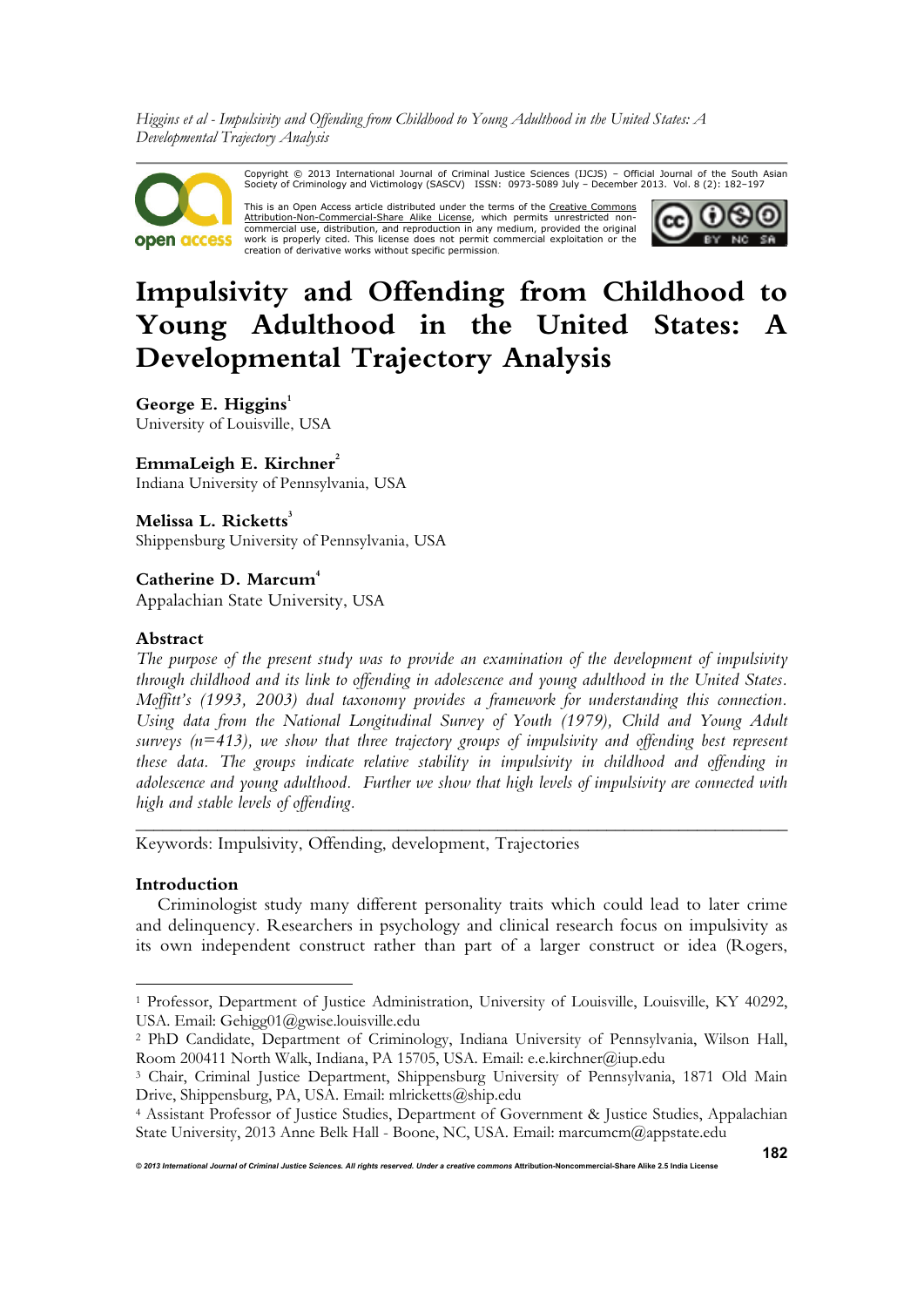Moeller, Swann, & Clark, 2010; Fischer, Smith, & Cyders, 2008; Miller, Campbell, Young, Lakey, Reidy, Zeichner, & Goodie, 2009; Whiteside & Lynam, 2001; Whiteside, Lynam, Miller, & Reynolds, 2005) for instance as a part of a scale to determine self control levels (Grasmick, Tittle, Bursik, & Arneklev, 1993). While this is a component of self control, impulsivity can be studied as its own characteristic which could develop later offending among adolescents. Moffitt (1993) argues impulsivity is one of the major characteristics which maintain antisocial behavior (including offending). Impulsivity is defined as the lack of ability to clearly think out ones actions before performing them (Hinslie & Shatzky, 1940). Impulsivity has been shown to reveal many fundamental cognitive, emotional and neurological problems among children (Barratt, 1965; Evenden, 1999; Moeller, Barratt, Dougherty, Schmitz, & Swann, 2001; Patton, Stanford, & Barratt, 1995; Rogers et. al, 2010) that have led to behavioral problems and later problems in adulthood including substance abuse (Verdejo-Garcia, Lawerence, & Clark, 2008), pathological gambling (Blanco, Potenza, Kim, Ibanez, Zaninelli, Saiz-Ruiz, & Grant, 2009) and violent behavior (Komarovskaya, Loper, & Warren, 2007; Smith, Waterman, & Ward, 2007).

The purpose of the present study is to contribute to our understanding by exploring the intersection between impulsivity and offending trajectories to address Moffitt's (1993) Developmental Taxonomy. The previous research on impulsivity and offending takes one of three forms. First, researchers have assumed that impulsivity remains stable and did not examine multiple points in time of impulsivity to capture changes in the trait (Caspi, 2000; Caspi, Henry, McGee, Moffitt & Silva, 1995; Masse & Tremblay, 1997). Second, when researchers have examined the changes that have occurred in impulsivity, they have used classification schemes to achieve this purpose (Caspi & Roberts, 1999). These two methods are flawed because either they do not acknowledge change in impulsivity or they impose a false form of classifying individuals into groups. Cote, Tremblay, Nagin, Zoccolillo, and Vitaro (2002) addressed this issue by using a statistical process that allowed them to show that groups of impulsivity and offending are possible for males and females. Our purpose is to add to this knowledge base by using an American national probability sample of individuals. In addition, we make use of impulsivity theory and Moffitt's (1993, 2003) developmental taxonomy as frameworks for understanding our results. To our knowledge, no research of this sort exists that is devoid of parts of hyperactivity. Thus, our study is unique to the impulsivity and offending literatures.

To accomplish the purpose of the present study, we discuss several topics. The study first introduces the construct of impulsivity. From there a review of the relevant literature on impulsivity is presented. This is followed by an introduction of Moffitt's Developmental Taxonomy of offending. We then present our research questions. Next, we present the methods of the current study and the analysis of our research as well as its results and implications.

# **Impulsivity**

Personality-based researchers have used personality traits to predict and explain crime (Vazsonyi, Cleveland, & Wiebe, 2006). Within this field of research, many different terms are used for the inability to delay gratification, have poor confidence control, or having high instances of negative emotionality. Some of these terms include: weak constraints (Caspi, Moffitt, Silva, Stouthamer-Loeber, Krueger, & Schmutte, 1994), low self-control (Pulkkinen, 1982, 1986; Gottfredson & Hirschi, 1990), sensation seeking (Zuckerman,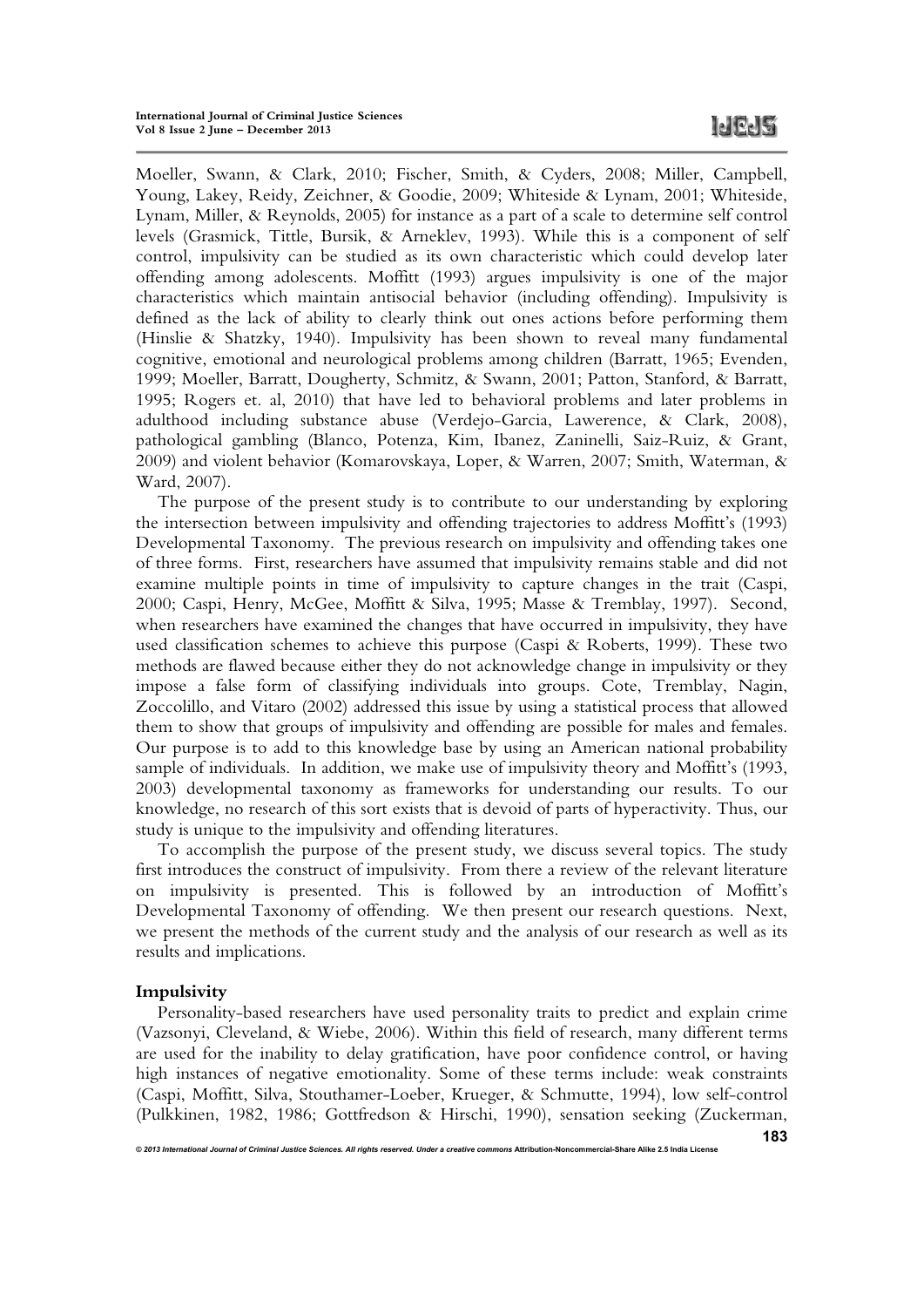1994; Zuckerman, Bone, Neary, Magelsdorff, & Brustman, 1972) or impulsivity (Eysenck, 1977; Wilson & Herrnstein, 1985), all of which have shown a direct link to later offending among those who have the trait at a young age.

According to Robinson, Smith, Miller, and Brownell (1999), those individuals who showed behavioral problems at an early age were more likely to suffer from low selfcontrol, hyperactivity, hostility, inattentiveness, disrespect toward authority, and impulsivity. Psychological research has found that children who show deficits in cognitive and motor skills are more prone to demonstrate signs of impulsivity later in youth (Bruce, Steiger, Ng Ying Kin, & Israel, 2006). Although this study does not focus on the biological aspects of impulsivity, some recent research focuses on this link. For instance, higher serotonin levels within the serotonin transporter (5HTT) have been shown to correlate with higher cases of impulsivity in many different studies with both humans and rats (Dalley, Theobald, Pereira, Li, & Robbins, 2002; Lindstrom, Ryding, Bosson, Ahnlide, Rosen, & Traskman-Bendz, 2004; Sesia, Bulthuis, Tan, Lim, Vlamings, Blokland, Steinbusch, Sharp, Visser-Vandewalle, & Temel, 2010; Walderhaug, Herman, Magnusson, Morgan, & Landro, 2010) and others have argued that impulsivity has a neurobiological component (see Gray, 1987 for more information).

Although some have shown that impulsivity is related to biology, the majority of the research with impulsivity and offending is more concerned with stability and classification. For instance, researchers have consistently assumed that impulsivity remains relatively stable over time (Caspi, 2000; Caspi et al., 1995; Masse & Tremblay, 1997). Taking this stance has allowed researchers to use a single measure of impulsivity at one point in time to predict offending behaviors later in life. This does not diminish the contribution of these studies, but it does illuminate that their purpose was not to advance our understanding of the stability and changes of impulsivity over early and middle childhood years.

Caspi and Roberts (1999) provide a review of the literature that shows that some researchers have taken a different perspective in showing how impulsivity changes through early and middle childhood years. These studies tend to use an ineffective process to produce these studies. Specifically, these studies use classification schemes to develop two types groups: mean-level and rank-order. Researchers have argued and shown that rankorder describes a group that remains at the same distribution on a trait over time, and that mean-level describes the group's average change over time that may be an increase or decrease (Roberts & DelVecchio, 2000).

Along with the links to behavioral problems among young children, researchers have also found links to impulsivity and behavioral problems in adolescents and young adults. Loeber (1990) found that impulsivity was one of the most consistent factors in predicting adolescent antisocial behavior. Other researchers have also found strong associations between impulsivity and antisocial behavior (Neumann, Koot, Barker, & Maughan, 2010; Beauchaine & Neuhaus, 2008; Carrasco, Rothhammer, Moraga, Henriquez, Chakraborty, Aboitiz, & Rothhammer, 2006). Mauirico, Little, Chassin, Knight, Piquero, Losoya, and Vargas-Chanes (2009) found that while many factors played a role in initial drug use in a sample of 1095 serious male juvenile offenders, only impulsivity and maturity played a role in substance abuse over a period of time. Laboratory studies have found impulsivity to be among few psychological variables to be directly related to violent crime (Bailey & Taylor, 1991; Pihl, Smith, & Farrell, 1984; Zhang, Wieczorek, & Welte, 1997). Zhang et al. (1997) found that impulsivity was strongly correlated with both consuming more alcohol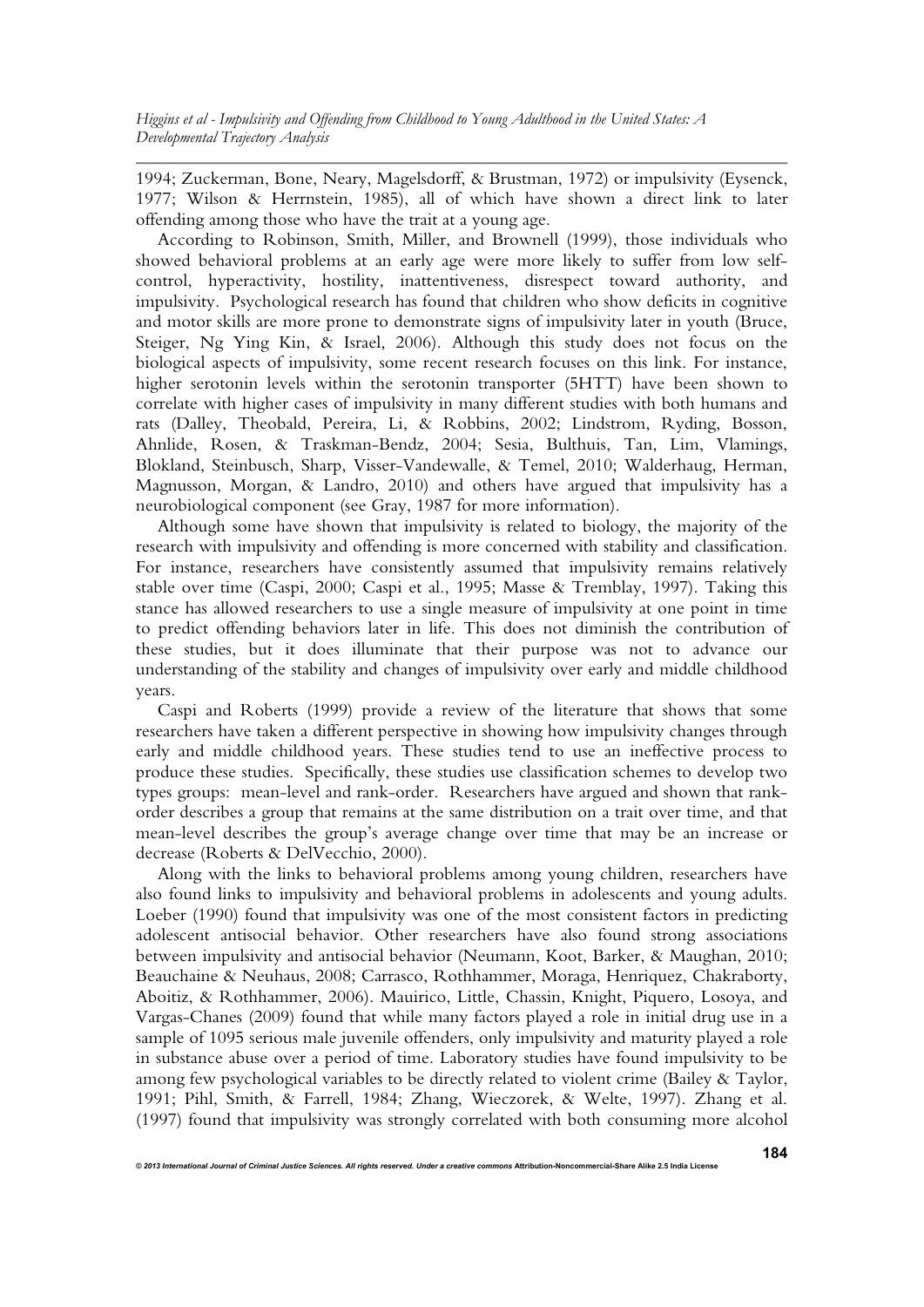on average as well as using alcohol before committing an aggravated assault in a sample of 625 males from the first wave of the Buffalo Longitudinal Survey of Young Men. In the same study impulsivity was also found to be a strong predictor of aggravated assault (Zhang et al., 1997). Many studies focus on impulsivity in either childhood or early adulthood, which relies on impulsivity to remain a relatively stable trait throughout the life-course. Moffitt (1993) argued that personality traits may remain stable; however there may be differences for different types of offenders. To clarify some individuals may have high levels of impulsivity, which remains stable across adolescence, while others may have a stable yet low level of impulsivity.

## **Dual Developmental Taxonomy**

Moffitt's (1993) developmental taxonomy of offending includes two types of offenders: life-course persistent offenders and adolescence-limited offenders. Life-course persistent offenders are a small group of individuals who begin offending when they are only toddlers by biting and hitting as young as age four and will continue to offend through shoplifting, truancy, stealing cars, and later violent behaviors persistently throughout their life, no matter their age. The adolescence limited offenders are a much larger group who will follow closely to the original idea of the age-crime curve. This means these offenders are showing an incline in offending throughout their adolescence, peaking in their teenage-early adult years and then quickly declining thereafter, Moffitt (1993) argues offending for these individuals is merely temporary.

Individuals that comprise the life-course persistent group are more likely to be effected by early parenting and personality issues. Peer interaction does not play a large role for these individuals. Moffitt (1993) also points out those individuals who are life-course persistent were also more likely to suffer from poor prenatal care, possible drug use by their mothers, as well as complicated births. Two longitudinal studies in New Zealand and Pittsburgh found that individuals who suffered from early childhood neuropsychological dysfunctions will have poor test scores, high levels of impulsivity, suffer from ADHD and are linked to aggressive behaviors in the early adolescence (White, Moffitt, Caspi, Jeglum, Needles, & Stouthamer-Loeber, 1994). Children who have low levels of self-control or high levels of impulsivity, as well as hostile behavior are very often rejected by their peers (Coie, Belding, & Underwood, 1988; Dodge, Coie, Brakke, 1982; Vitaro, Gagnon, & Tremblay, 1990), which does not allow these children to socialize as others. Moffitt (1993) believes all of these are symptoms of life-course persistent offenders.

Adolescent-limited individuals are more susceptible to social influences, in particular peer influence. Moffitt (1993) argues that the majority of crime is committed within this group context and is the result of the lack of maturity combined with the onset of puberty. These individuals normally begin offending, by "social mimicry," through peer influence and rewards (i.e. power and privilege) earned from their mimicry adolescents are reinforced to continue their antisocial behavior. Adolescent-limited offenders are not clear cut offenders. They will engage in offending when the reward is large enough. However if it is more profitable to the adolescent to discontinue their antisocial behavior, they will cease offending. Adolescent crime is mostly a group effort, a normal social behavior, when crime in this taxonomy is highest. When these individuals shift to adulthood offending becomes more individual and adolescence-limited offenders no longer have a need to offend. Goldstein (1990) also found that besides group motivation, individuals were self motivated to offend to prove maturity and autonomy. Unlike the life-course persistent,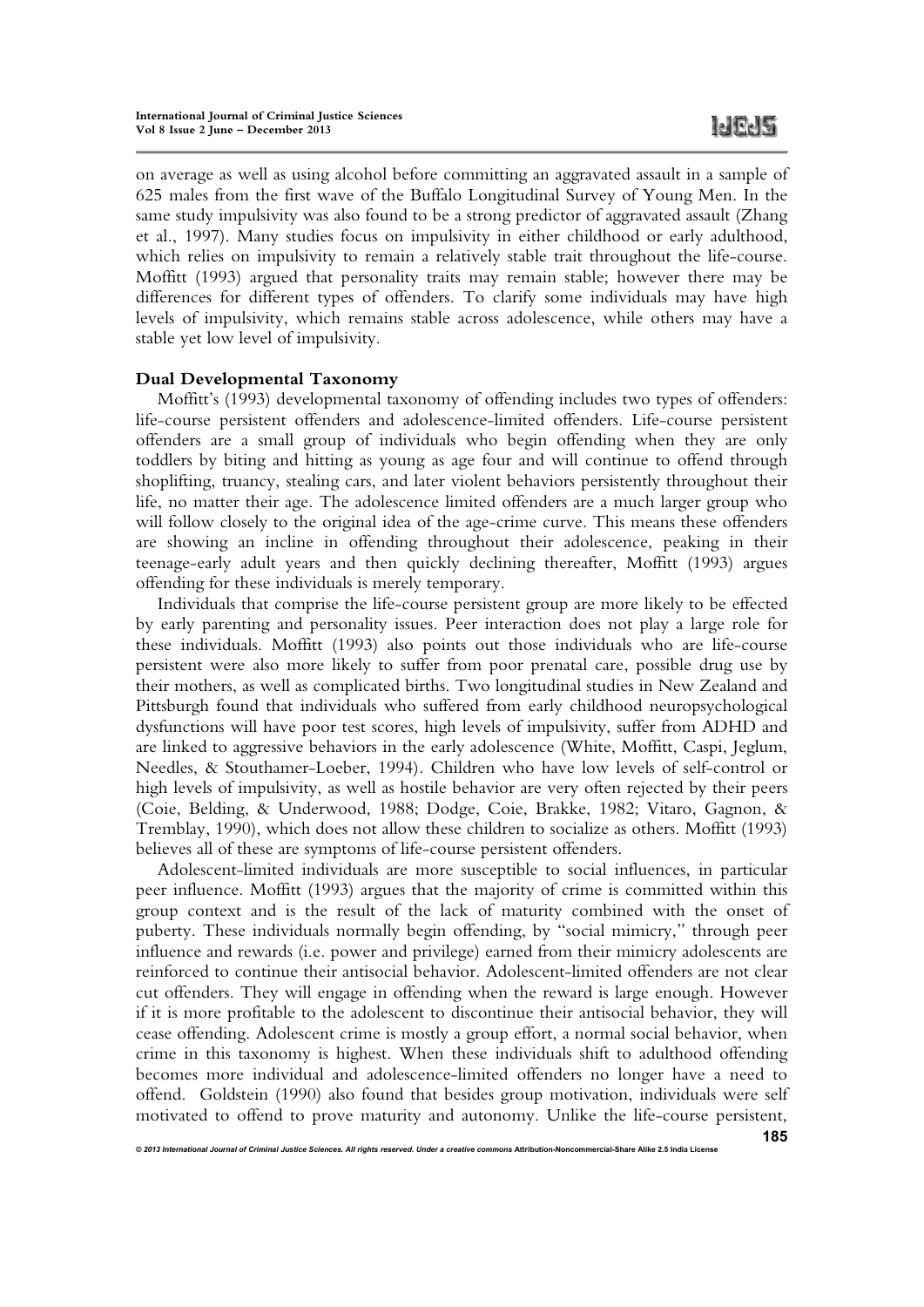adolescent-limited individuals do not commit violent crimes. A study by Piquero and Brezina (2001) found that in a sample of 2,000 males those who belonged to the adolescent-limited group committed primarily rebellious acts of offending rather than physically violent offenses and almost all rebellious acts were related to maturational timing or personal autonomy.

Recently, Moffitt (2003) modified her dual taxonomy. The modification included the addition of a third group: low level-chronics. According to Moffitt (2003), low levelchronics are described as having uncontrollable temperaments early in life that results in maladjustment as adults. To clarify, this group of individuals is likely to be depressed and anxious adults. In the context of offending, Moffitt (2003) proffered that low-level chronics follow a pattern of intermittency. Intermittency occurs when some offenders are not under criminal justice control for some period, but then reappear in the criminal justice system.

Moffitt et al. (2001) found that life-course persistent offending was more likely in males, rather than females and that one of the strongest predictors of such was low constraint/ negative emotionality and the incapacity to postpone gratification and limit impulses and anger. Moffitt, Caspi, Dickson, Silva, and Stanton (1996) measured personality characteristics of Dunedin men at ages 18 and again at 26, the first wave being self reports and the second wave both self reports and reports from informants. This study found that at age 18 life-course-persistent path was differentially associated with weak family bonds and with impulsivity. Adolescence-limited individual's path was differentially associated with an inclination to sanction unconventional values as well as "social potency." The results of the second wave showed that life-course persistent offenders were more aggressive, stress reactive, alienated and less agreeable then their adolescencelimited counterparts. The second wave also found life-course persistents to be very low on the impulse scale while adolescence-limited men were still slightly high. Ge, Donnellan, and Wenk (2003) found that in a sample of 4,000 California Youth Authority inmates life-course-persistent offenders were disagreeable and high on negative emotionality, consistent with the findings of Moffitt et al. (1996).

Chapple and Johnson (2007) used the National Longitudinal Survey of Youth (NLSY79) to look at gender differences in impulsivity. Impulsivity levels were higher for boys, which is consistent with Moffitt et al. (2001). Among boys and girls in the nationally representative sample, only two predictors of impulsivity differed among genders: maternal attachment and positive discipline. The authors note that it is not greater control on girls responsible for the differences in impulsivity and delinquency, but rather the laxed control on boys.

White et. al. (1994) conducted a multimethod, multisource research project to examine impulsivity, how to measure it, as well as its relationship to delinquency. Their study used a sample of 484 students who were also members of the Pittsburgh Youth Study. When looking at 11 different measures of impulsivity they found that two factors of impulsivity, cognitive and behavioral. Cognitive impulsivity was strongly associated to IQ, and behavioral impulsivity was a strongly associated to delinquency from ages 10-13. White et. al. (1994) found that impulsivity showed one of the largest differences of personality characteristics between life course persistent offenders and adolescence-limited offenders. This finding was consistent with other studies, which found impulsivity to be closely related to long term stable offending (Buikhuisen, 1988; Farrington, Loeber, Elliot,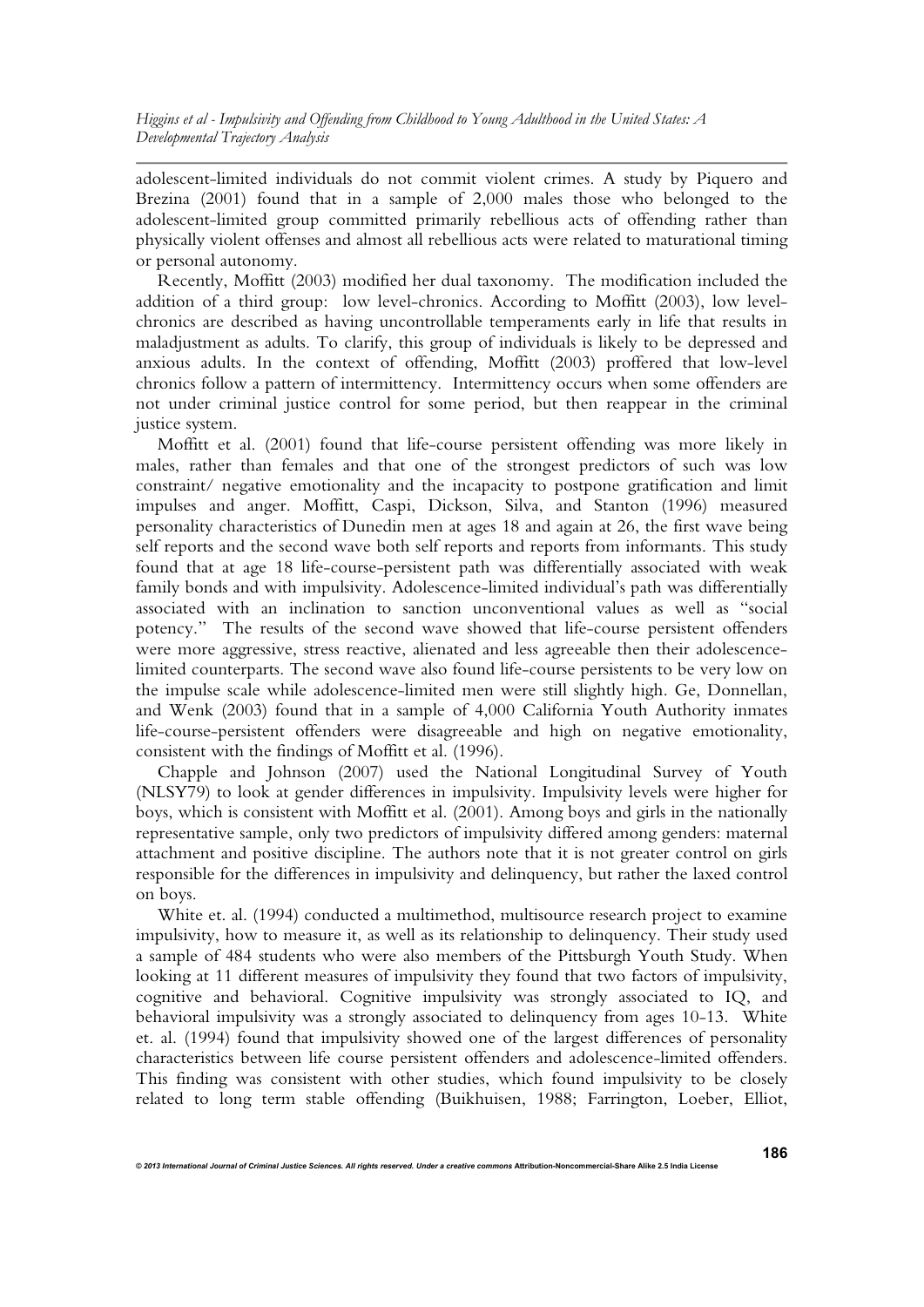Hawkins, Kandel, Klein, McCord, Rowe, & Tremblay, 1990; Gorenstein & Newman, 1980; Moffitt, 1993; Wilson & Herrnstein, 1985).

Importantly, the research on Moffitt's (1993, 2003) taxonomy seems to avoid the problems of viewing impulsivity as being stable or the use of classification schemes. Researchers testing Moffitt's (1993, 2003), when addressing this issue, used a statistical process to examine the taxonomy. For instance, Cote et al. (2002) used data from Quebec, Canada to explore the trajectories of impulsivity and offending using a semiparametric group-based (SPGM) mixture modeling approach (Jones, Nagin, & Roeder, 2001; Nagin, 2005). SPGM allows researchers to identify the mixture of groups over multiple points of time. They used a measure of impulsivity that did not include hyperactivity, and they found that boys and girls have four groups of impulsivity. These groups indicated unstable levels of impulsivity for both boys and girls. While they did not address offending specifically, Cote et al.'s (2002) results are instructive for Moffitt's (1993, 2003) taxonomy--boys and girls are likely to have unstable levels of impulsivity.

Recently Jennings and Reingle (2012) conducted a meta review of delinquency trajectories to find further support for Moffitt's (2003) taxonomy. Their review consisted of 105 studies that examined life-course delinquency as well as aggressive personality traits. They found that among the studies the number of trajectory groups ranged from 2-7 groups, however, most consisted of 3-4 trajectory groups. Most of the studies (although they did not all use the exact terminology), found both an adolescent limited and a life course persistent offender. Along with these findings Jennings & Reingle (2012) also note the importance of correlates of crime, such as low self-control, or in this case, impulsivity. Their research also finds that these traits are "manifesting a similar developmental process that can largely be explained by a shared similarity in risk and protective factors" (p.486). This increases the need for studies that examine the trajectories of risk and protective traits, alongside delinquency.

#### **The Present Study**

The purpose of the present study is to address to advance our understanding of the link between impulsivity and offending. We go beyond the Cote et al. (2002) study of impulsivity and address the following questions using a national probability sample of Americans. First, are there distinct trajectories of impulsivity in these data? Second, are there distinct trajectories of offending in these data?, and Third, do those that follow higher impulsivity trajectories have a higher probability of following offending trajectories? We seek to address these questions using measures of impulsivity and offending on respondents from ages 6 to 21. The results from this study will uniquely contribute to both the impulsivity and the developmental trajectory literatures. This provides one of the few explorations of trajectories of impulsivity when the respondents are children. Further, we add to the developmental literature by exploring how these trajectories intersect with offending in young adulthood.

# **Methods**

 The methods for the present study include the sampling and analytic procedures. In addition, the measures that were used are presented, as well as their psychometric properties.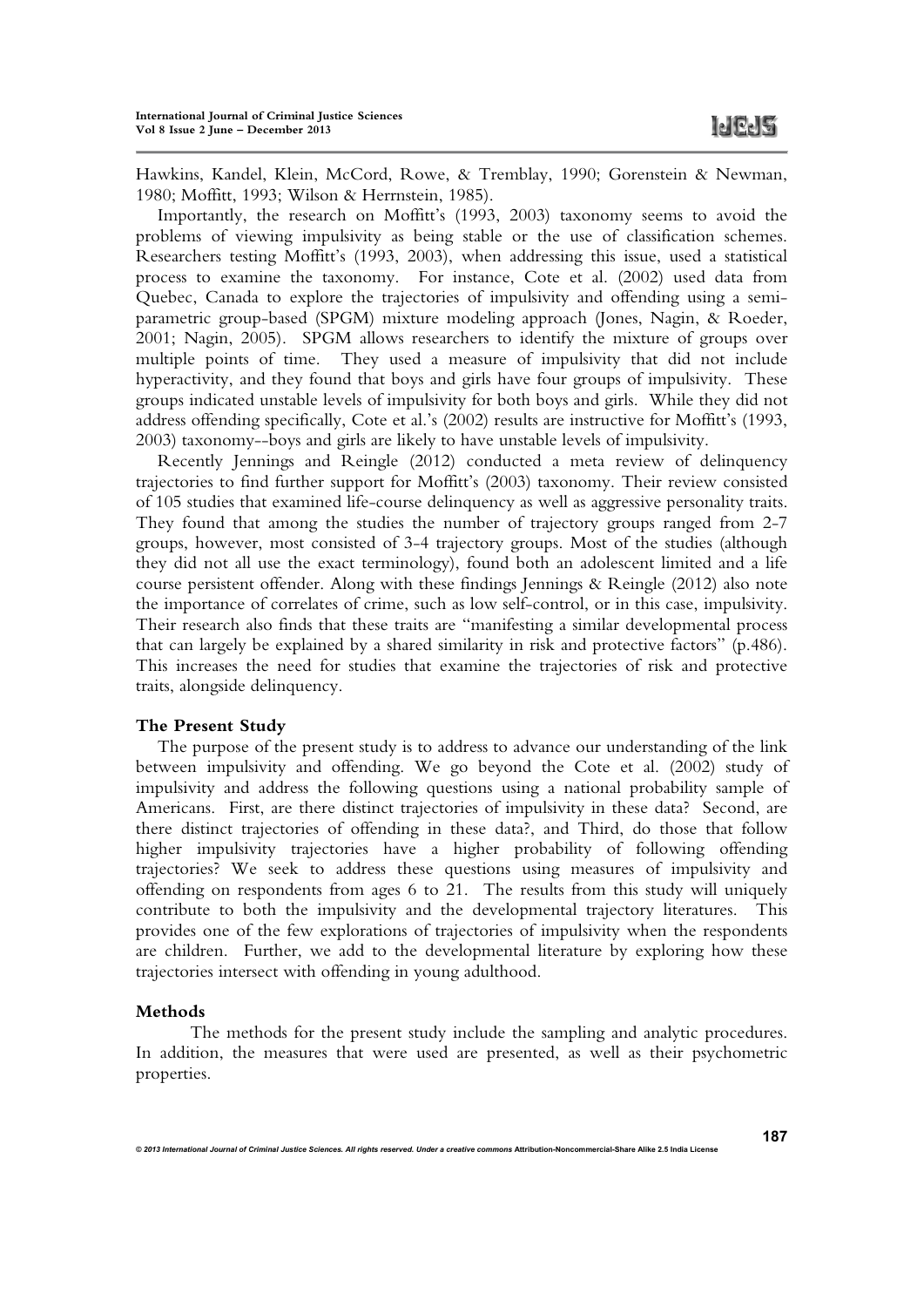#### *Sampling and Procedures*

The data for the present study come from the National Longitudinal Survey of Youth (NLSY). The NLSY79 survey is sponsored and directed by the Bureau of Labor Statistics and conducted by the Center for Human Resource Research at The Ohio State University. Interviews are conducted by the National Opinion Research Center at the University of Chicago. The researchers annually interviewed the respondents in 1979 from various economic, social, and personal experiences. In 1986, the respondents addressed questions about the development of children. In 1994, children that were 15 years and older were no longer assessed by their mothers and completed individual personal interviews that focused on their young adult attitudes and behaviors. The data are extensive enough to capture criminal behaviors and nonsocial reinforcement tendencies from ages 15 to 16 in 1994, 17 to 18 in 1996; and 19 to 20 in 1998. Using these ages, for these years, the total sample size is 413 individuals.<sup>5</sup>

#### *Measures*

*Impulsivity*: The measure of impulsivity is a single item that comes from the Behavioral Problems Index (Center for Human Resource Research, 1993). The item asked the child's mother to rate whether they were impulsive. The mothers rated their child on a 3-point scale:  $1 =$  often true,  $2 =$  somewhat true, and  $3 =$  not true at all. We recoded this item so that higher scores would reflect more impulsivity  $(1 = not true at all, 2 =$ somewhat true, and  $3 =$  often true).

*Offending:* Following Hindelang, Hirschi, and Weis (1981), we used fourteen items to capture crime. The respondents addressed the following items: damaged property of others, got into a fight at school or work, stole from a store, stole something under 50 dollar, stole something over 50 dollars, used force to get money or things, hit or threatened to hit, attack to seriously hurt, stole a vehicle, broke into a building, sold or held stolen goods, helped with gambling operations, hurt someone bad enough to need a doctor, and lied about something important. At each age, the respondents indicated their participation in these activities by 0 equal no participation and 1 for participation. Summing the items resulted in participation index that ranged from 0 to 14 with higher scores indicating more variety of offending. The measures had solid internal consistency for each year: .74 (1994), .81 (1996), and .86 (1998).

#### **Data Analysis**

The analyses for the present study take place in three steps to address our research questions. The first step is a presentation of the descriptive statistics and the bivariate correlations. The descriptive statistics provide some insight into the general trends for the entire sample. The bivariate correlations serve two purposes. First, they allow for an inspection of the test-retest reliability of the measures. Second, the bivariate correlations provide an opportunity to explore the association between impulsivity and offending over time.

The second step is an exploration of the developmental trajectories of impulsivity and offending. These trajectories are estimated using semi-parametric group-based mixture modeling (SPGM) (Nagin, 2005). This method allows for three possibilities that are

<sup>&</sup>lt;sup>5</sup> These methods resulted in 430 cases but 17 cases had missing data. These 17 cases were eliminated. The 413 cases that remain are complete cases for nonsocial reinforcement and crime.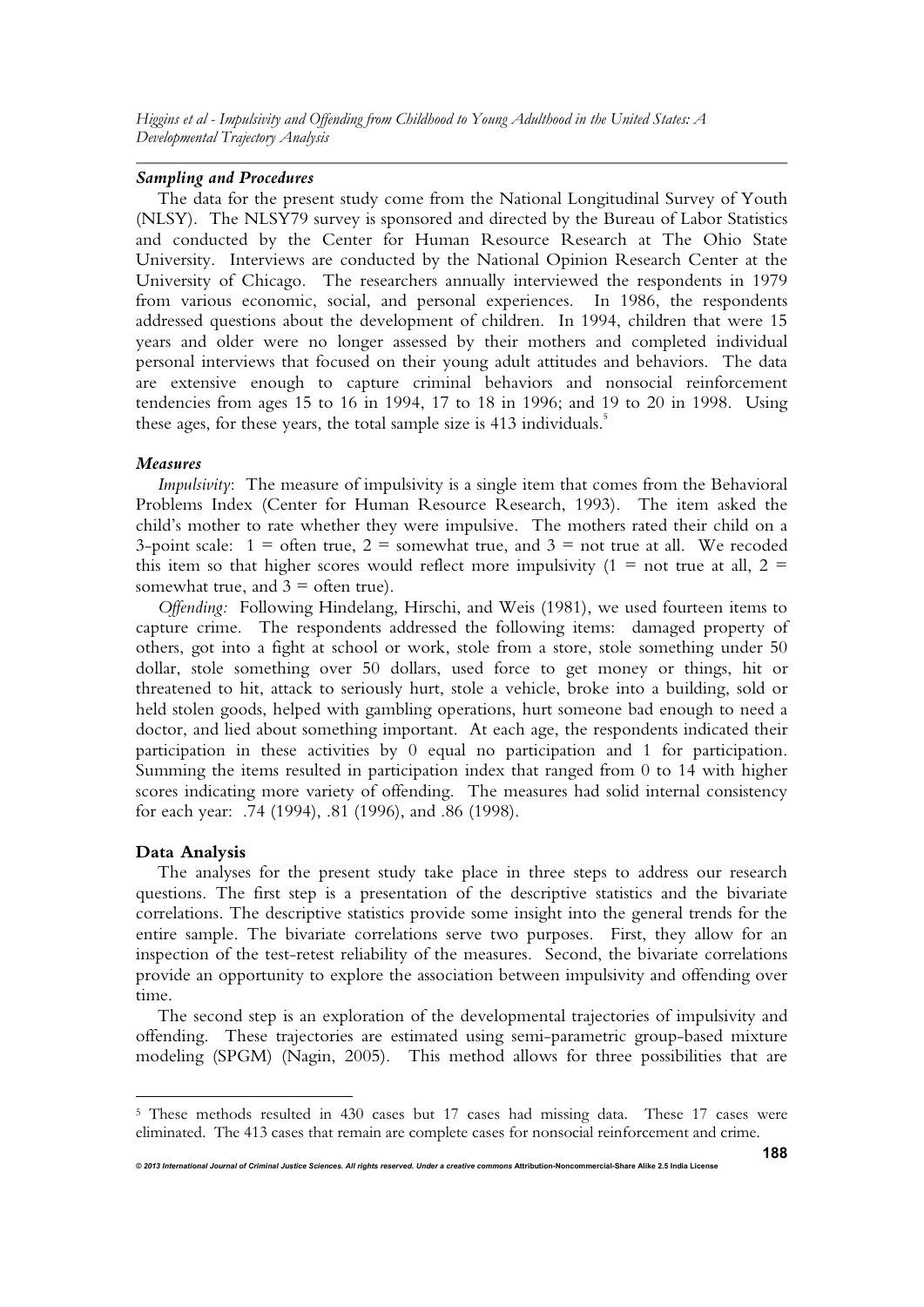central to our research questions. First, SPGM makes it possible to identify distinct trajectory groups among the sample (Nagin, 2005). Second, SPGM estimates the proportion of individuals that are following each trajectory (Nagin & Tremblay, 2001). Third, SPGM places individuals into distinct trajectories that they are likely to follow (i.e., classification) (Jones, Nagin, & Roeder, 2001).

To estimate SPGM, a SAS based macro, PROC TRAJ, was used. The data come from psychometric scales; thus, the censored normal distribution (CNORM) was used. According to Nagin (2005), CNORM censors the data at the minimum and the maximum ends of the scales.

A key issue with SPGM is the determination of the proper number of groups. Two pieces of information are used to determine the proper number of groups--Bayesian Information Criterion (BIC) and posterior probabilities. The calculation of the BIC, (-  $2LOG (L) + Log(n) \times k [L]$  is the model's maximized likelihood, n is the sample size, and k is the number of parameters in the model]), tends to reward smaller more parsimonious models; thus, smaller models (i.e., number of trajectory groups) are found with SPGM (see Nagin & Odgers, 2010; Piquero, 2008 for a review of this literature). Further, the BIC helps to determine the shapes of the trajectories. When the BIC is maximized, the proper number of groups has been found.

Nagin (2005) argued that the posterior probabilities are important because they provide information about the classification of individuals into specific groups. Posterior probabilities are bound between 0 and 1, and the more precisely individuals are classified into trajectories groups the higher the probabilities. Nagin (2005) suggested that posterior probabilities that are above 0.70 indicated proper classification.

The third step is an exploration of the joint trajectory analysis. The models that were found in step 2 were used in this analysis. Nagin (2005) that joint trajectory models may be used to provide more information than a cross-tabulation of joint trajectory groups. Jones et al. (2001) showed that joint trajectory analysis may be able to provide three different types of probabilities that are useful (e.g., joint probability of hyperactivity and offending, offending conditional on hyperactivity, and hyperactivity conditional on offending). The joint probability of hyperactivity and offending provides probabilities as though these two things are occurring simultaneously. The offending conditional on hyperactivity provides probabilities that offending is likely given the trajectory group of hyperactivity. Finally, the hyperactivity conditional on offending group provides probabilities as though offending is influencing hyperactivity. Logic dictates that offending conditional on hyperactivity is the set of probabilities that make the most sense to interpret. The hyperactivity data were collected before the offending data; thus, the opportunity for a offending to influence hyperactivity is not probable in these data and the data do not make much sense for hyperactivity and offending occurring simultaneously.

## **Results**

## *Step 1*

The first step is a presentation of the descriptive statistics and bivariate correlations. The descriptive statistics show that impulsivity is stable until 10 to 12 when it drops, but it rises again from 12 to 14. Offending seems to be decreasing with time. The bivariate correlations provide evidence that test-retest reliability is present for the impulsivity measures. The bivariate correlations show that test-retest reliability for the offending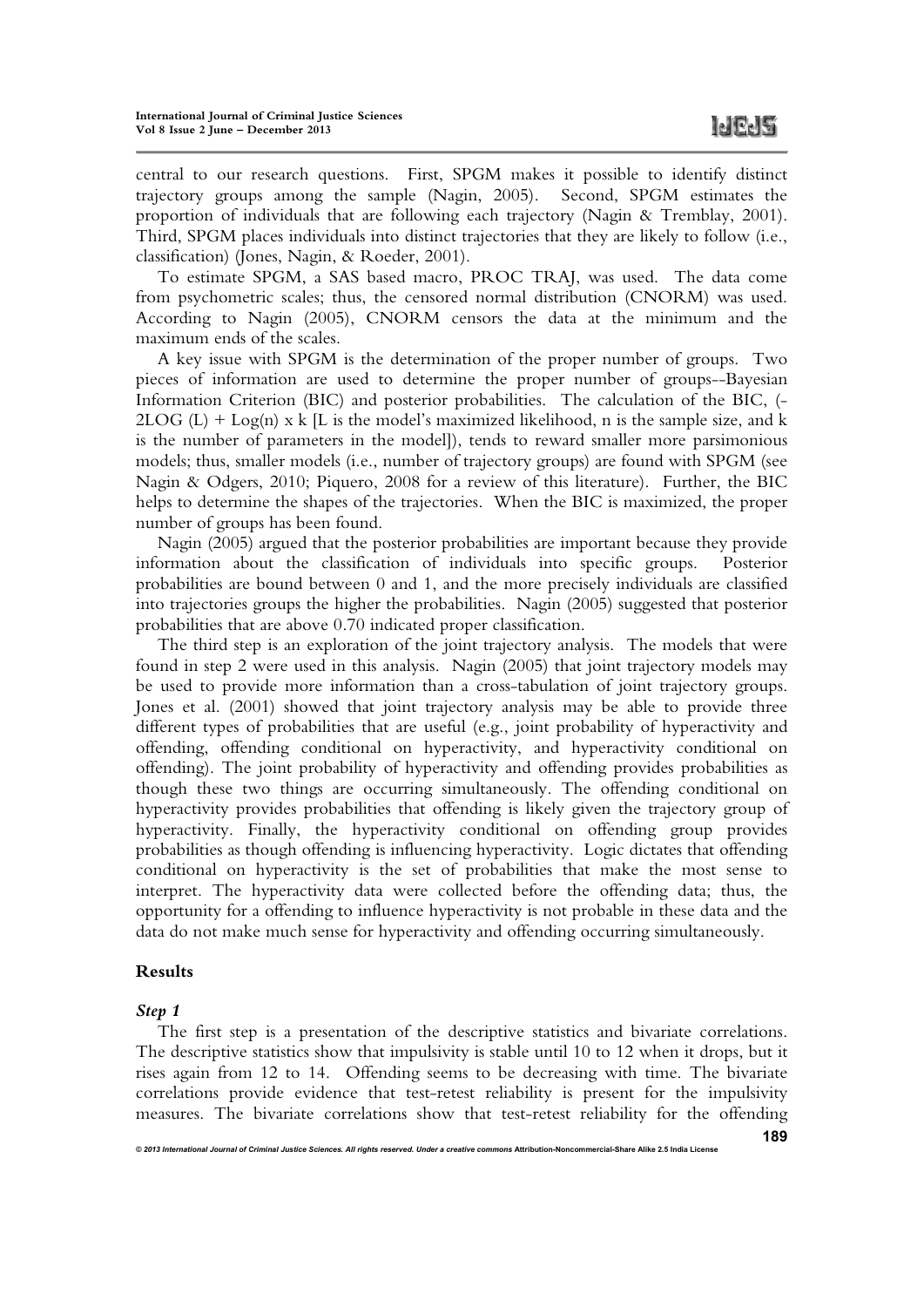measures. Finally, the bivariate correlations show that the link between impulsivity and offending over time is sporadic and weak suggesting more inquiry.

|                                                     |  | Table 1. Descriptive and Pearson's Product-Moment Correlations among |  |
|-----------------------------------------------------|--|----------------------------------------------------------------------|--|
| <b>Impulsivity and Delinquency at Ages 12 to 16</b> |  |                                                                      |  |

|           | Measure                                        | 1.                 | 2.                    | 3. | 4.                                             | 5.   | 6.   | 7.   |
|-----------|------------------------------------------------|--------------------|-----------------------|----|------------------------------------------------|------|------|------|
|           | 1. Impulsivity $(6-8)$                         | 1.00               |                       |    |                                                |      |      |      |
|           | 2. Impulsivity $(8-10)$                        |                    | $0.38**1.00$          |    |                                                |      |      |      |
|           | 3. Impulsivity $(10-12)$                       | $0.25**0.43**1.00$ |                       |    |                                                |      |      |      |
|           | 4. Impulsivity $(12-14)0.27**0.43**0.44**1.00$ |                    |                       |    |                                                |      |      |      |
|           | 5. Crime (15-17)                               | 0.00 <sub>1</sub>  | $0.06$ $0.10*$ $0.07$ |    |                                                | 1.00 |      |      |
|           | 6. Crime (17-19)                               | 0.05               |                       |    | $0.20$ ** $0.14$ ** $0.16$ ** $0.40$ ** $1.00$ |      |      |      |
|           | 7. Crime (19-21)                               |                    |                       |    | $0.13*$ 0.19** 0.10 0.16** 0.27** 0.52** 1.00  |      |      |      |
|           | Mean                                           | 1.67               | 1.67                  |    | 1.63 1.66 1.91                                 |      | 1.65 | 1.38 |
| <b>SD</b> |                                                | 0.59               | 0.62                  |    | $0.63$ $0.67$ 2.44 2.45                        |      |      | 2.47 |

*Note* \*\*\*p<.001; \*\*p<.01; \*p<.05

#### *Step 2*

The second step is an exploration of the distinct trajectories of impulsivity and offending. Table 2 shows that a 3-group model fits the data best with a BIC of -1364.94. The BIC scores for the 2-and 4-group models were -1378.99 and 1365.90. The posterior probabilities for the 3-group model were all above 0.70 suggesting that the individuals had been properly classified. Table 2 also shows that a 3-group model (BIC = -1991.34) is the best fitting offending model. The BIC scores for the 2-and 4-group models were -2004.74 and -1995.92. The posterior probabilities for the 3-group model were all above 0.70. These results indicate that distinct trajectories of impulsivity and offending are possible.

Figure 1 shows the 3-group model for impulsivity and offending. The impulsivity trajectory groups were as follows: G1 (44.07%), G2 (47.77%), and G3 (8.16%). G1 followed a trajectory reflecting a slight linear decline in impulsivity at ages 6-8 to low and stable impulsivity by ages 12-14. G2 followed a trajectory reflecting stability in impulsivity from ages 6-8 to 12-14. G3 had a linear trajectory, indicating that there was as slight increase in impulsivity as they aged.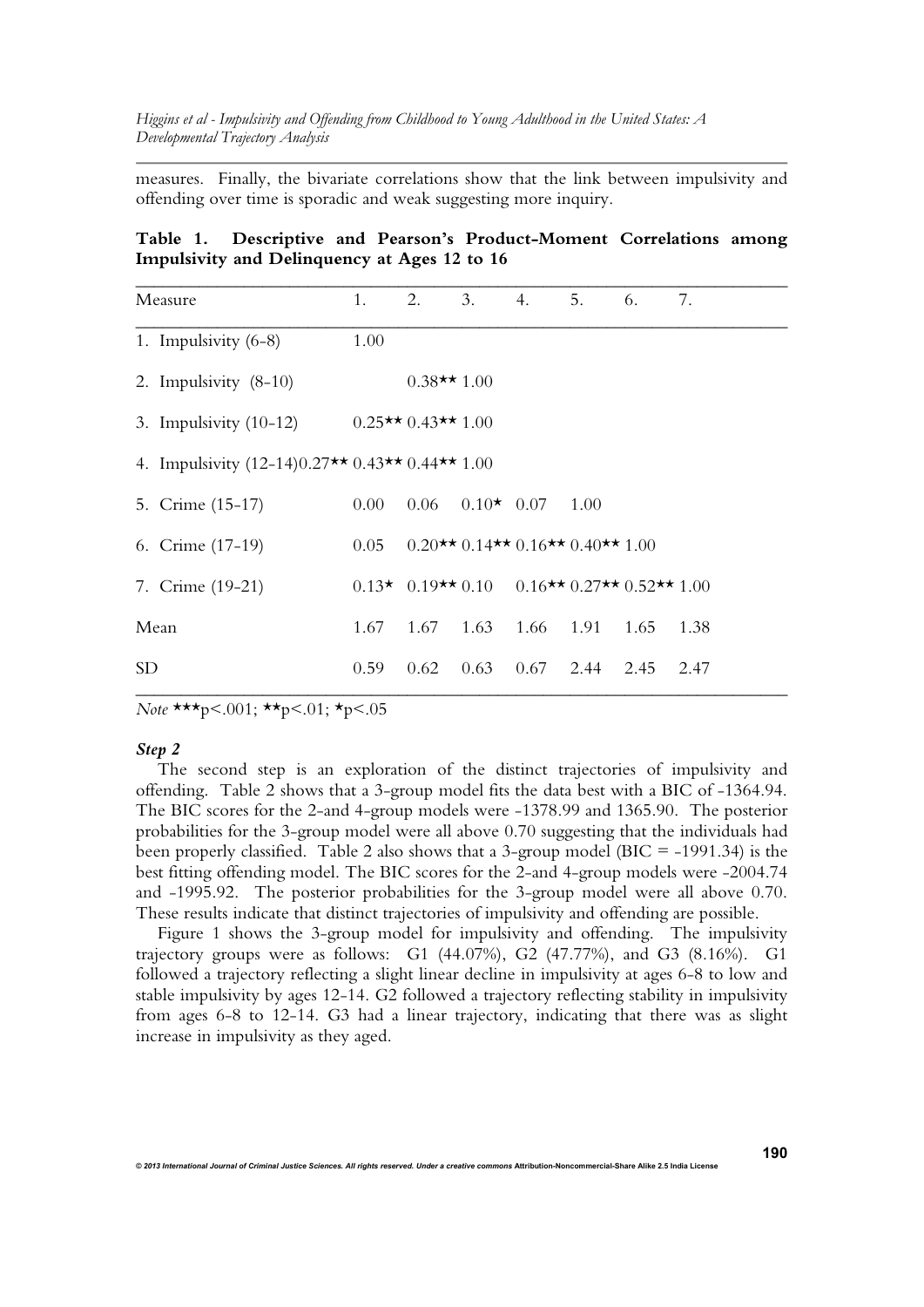| Number of Groups | <b>BIC</b> | Posterior Probability |  |
|------------------|------------|-----------------------|--|
| Impulsivity      |            |                       |  |
| 1                |            | 0.88                  |  |
| $\overline{2}$   | $-1378.99$ | 0.88                  |  |
| $\mathfrak{Z}$   | $-1364.94$ | 0.84                  |  |
| $\overline{4}$   | $-1365.90$ |                       |  |
| Offending        |            |                       |  |
| 1                |            | 0.83                  |  |
| $\overline{2}$   | $-2004.74$ | 0.85                  |  |
| 3                | $-1991.34$ | 0.88                  |  |
| $\overline{4}$   | $-1995.92$ |                       |  |
|                  |            |                       |  |

#### **Table 2. BIC and Posterior Probabilities for Impulsivity and Offending**

Figure 1. Impulsivity from Age 6 through 14 and Offending Trajectories from Age 15 to 21 years





Figure 1 shows the offending trajectory groups were as follows: G1 (49.52%), G2 (45.13%), and G3 (5.34%). G1 followed a trajectory reflecting a slight linear decline in offending from ages 15-16 to ages 19-20. G2 followed a trajectory similar to G1 (i.e., linear decline), but it began at a higher rate. G3 followed a quadratic trajectory that increased as they aged.

#### *Step 3*

The third step in this analysis is an exploration of the dual trajectory analysis for impulsivity and offending. Table 3 presents the dual trajectory analysis presents the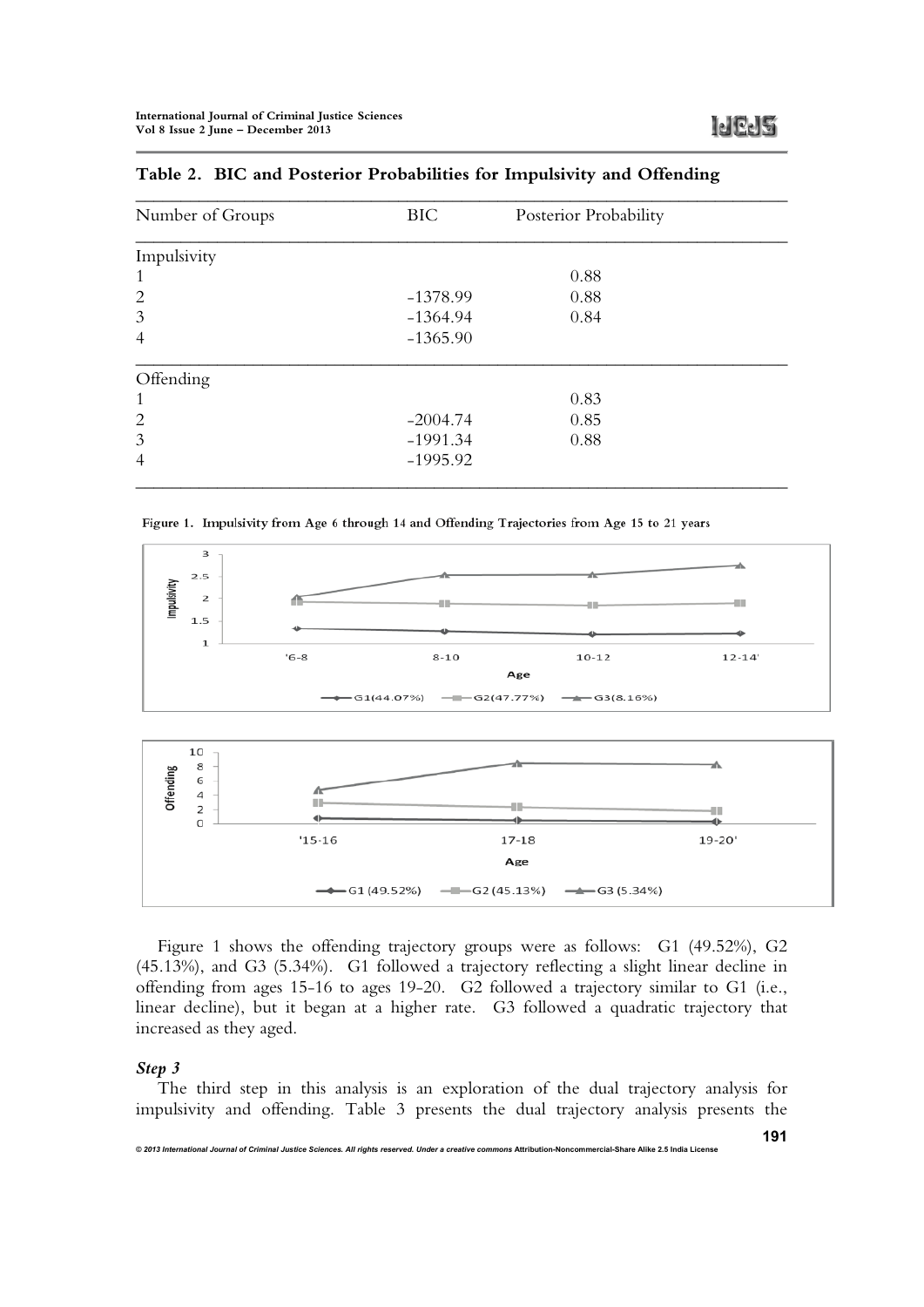probabilities of offending conditional on impulsivity. The results show that following the impulsivity G1 trajectory group had a 0.55 probability of following the offending G1 trajectory group. Following the impulsivity G3 trajectory group had a 0.57 probability of following the offending G3 trajectory group. These results address our third research question that following a higher distinct trajectory of impulsivity does result in following a higher offending trajectory. Our results should be tempered because the probability is slightly above chance.

|                         |                | Trajectory of Impulsivity |                |  |  |
|-------------------------|----------------|---------------------------|----------------|--|--|
| Trajectory of Offending | G <sub>1</sub> | G <sub>2</sub>            | G <sub>3</sub> |  |  |
| G <sub>1</sub>          | 0.55           | 0.49                      | 0.22           |  |  |
| G <sub>2</sub>          | 0.34           | 0.38                      | 0.21           |  |  |
| G <sub>3</sub>          | 0.10           | 0.14                      | 0.57           |  |  |

|  | Table 3. Probability of Offending Conditional on Impulsivity® |  |  |
|--|---------------------------------------------------------------|--|--|
|  |                                                               |  |  |

# **Discussion and Conclusion**

 The purpose of the present study was to contribute to the literature by providing an understanding of the longitudinal links between impulsivity and offending. To make this contribution, we formulated three research questions. The research questions were: 1) are their distinct trajectories of impulsivity in these data? 2) Are there distinct trajectories of offending in these data? 3) Do those that follow higher impulsivity trajectories have a higher probability of following offending trajectories?

Concerning the first research question, we showed that three distinct trajectories of impulsivity are present in these data. The first trajectory contained low levels of impulsivity; the second trajectory followed higher levels of impulsivity; and the third trajectory was the highest level of impulsivity. The first two trajectory groups accounted for nearly 91 percent of the individuals in the sample. Further, the three trajectories show that levels of impulsivity are relatively stable in childhood in these data. The stability of impulsivity is consistent with the assumptions from Caspi (1998) that personality traits remain relatively stable. This result is at odds with Cote et al. (2002) that showed that impulsivity was unstable for boys and girls. We believe that Cote et al. (2002) used a broader measure that contained multiple measures of impulsivity that may contribute to the instability.

To address the second research question, we show that three trajectory groups of offending best represent these data. The first trajectory group follows a low or no offending trajectory. The second trajectory group seems to be declining in their offending. These two groups account for over 94 percent of the individuals. Accounting for 5.34 percent of the individuals, the third group seems to accelerate their offending and then remain relatively stable. These trajectory groups are consistent with the Piquero's

<sup>&</sup>lt;sup>6</sup> We do not present the joint hyperactivity and offending, or hyperactivity conditional on offending because the data are situated in a manner that does not allow for them to occur. The data only allow for offending to be conditional on hyperactivity.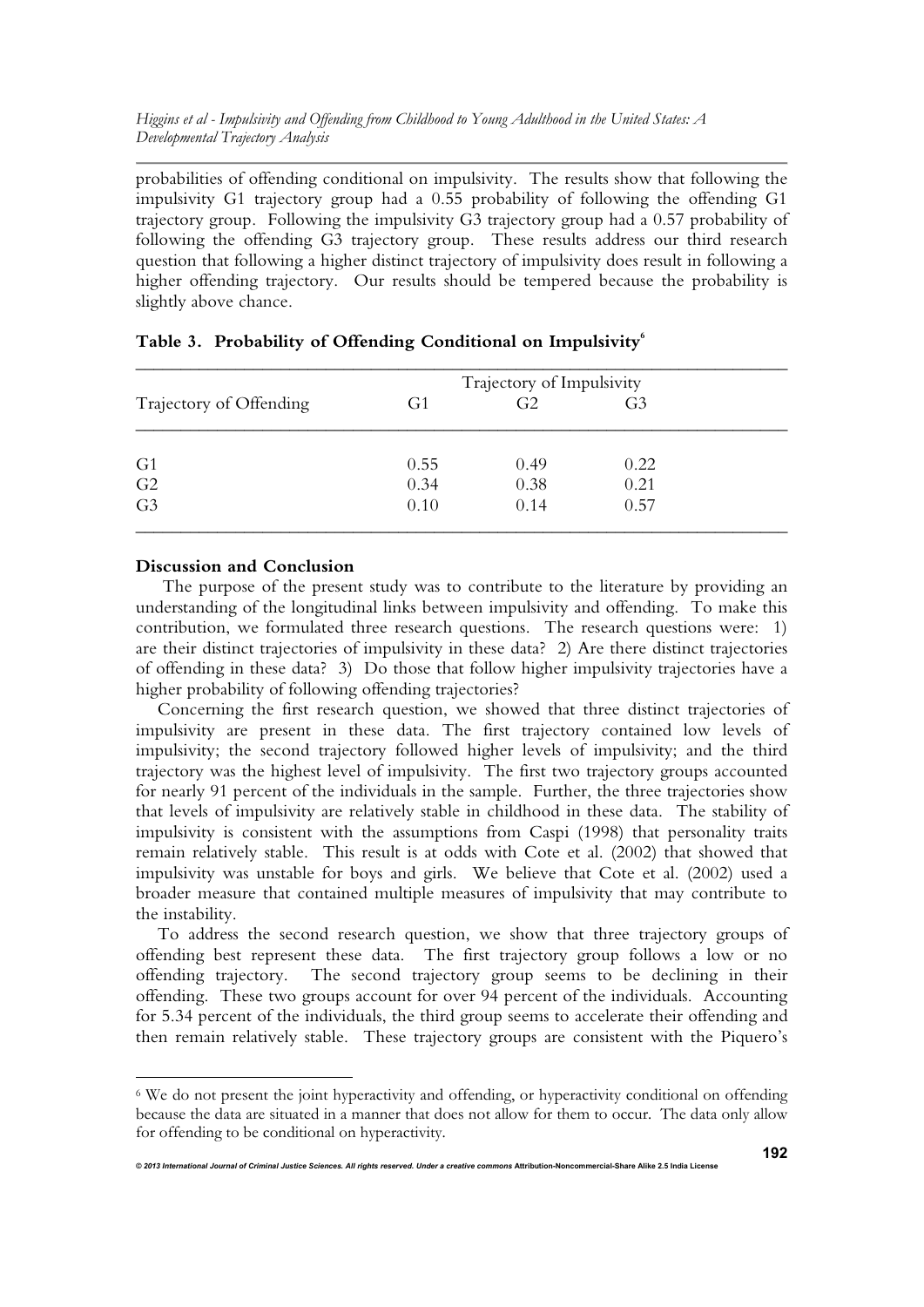(2008) finding that researchers that use SPGM uncover approximately 3 to 5 offending groups. Further, these results seem to fit Moffitt's (1993, 2003) versions of the developmental taxonomy and the inclusion of the low level chronic.

We address the third research question by using a dual trajectory analysis. We show that those that are following a high trajectory of impulsivity are likely to be following a high trajectory of offending. This is consistent with the view that impulsive individuals are less likely to see the consequences of their actions. In addition, this may be attributed to the inclinations toward immediately gratifying actions. That is, the impulsive person is willing to perform these actions because they are likely to be rewarded for their behavior. This is consistent with Caspi's (1998) view that impulsive individuals are likely to commit crime. We believe that this is also evidence that impulsivity, a biologically oriented concept, is likely to resonant more with the life course persistent individual; thus, the life course offender is likely to be more impulsive. This is instructive because the impulsivity measurement occurs in childhood and the offending occurs in adolescence and young adulthood. This means that early impulsivity has consequences in later offending that we consider as evidence that Moffitt (1993, 2003) may be correct.

We only argue that Moffitt (1993, 2003) may be correct, because our study has limits. The first limit is the measure of impulsivity relies on a single item measure. That is, a broader measure may provide more information that our single item indicator does not. Second, our measure of impulsivity does not take into account biological functions, and this may provide a clearer picture toward addressing Moffitt's (1993, 2003) assumptions. Third, this study does not consider the origins of impulsivity. That is, this study does not go beyond assuming how impulsivity was developed biologically and does not consider how impulsivity came about sociologically. We believe that these areas are ripe for further development and study.

Despite the limits of the present study, this study has attempted to provide information that tests Moffitt's (1993, 2003) assumptions from her developmental taxonomy. Whiel this study has limits, the results of the present study are important. The results indicate that impulsivity remains relatively stable throughout childhood and operates at different levels for groups of individuals. Further, the results indicate that offending takes place in multiple groups that seem to follow Moffitt's (1993, 2003) assumptions. In addition, those that follow high levels of impulsivity are likely to following high levels of offending consistent with Moffitt's (1993, 2003) assumptions.

## **References**

- Bailey, D. S., & Taylor, S. P. (1991). Effects of alcohol and aggressive disposition on human physical aggression. *Journal of Research in Personality, 25,* 334-342.
- Barratt, E. S. (1965). Factor analysis of some psychometric measures of impulsivity and anxiety. *Psychology Reports, 16,* 547-554.
- Beauchaine, T. P., & Neuhaus, E. (2008). Behavioral disinhibition and vulnerability to psychopathology. In T. P. Beauchaine & S. P. Hinshaw (Eds.), *Child psychopathology: Genetic, neurobiological, and environmental substrates* (pp. 129–156). Hoboken, NJ: Wiley.
- Blanco, C., Potenza, M. N., Kim, S. W., Ibanez, A., Zaninelli, R., Saiz-Ruiz, J., & Grant, J. E. (2009). A pilot study of impulsivity and compulsivity in pathological gambling. *Psychiatry Research, 167,* 161-168.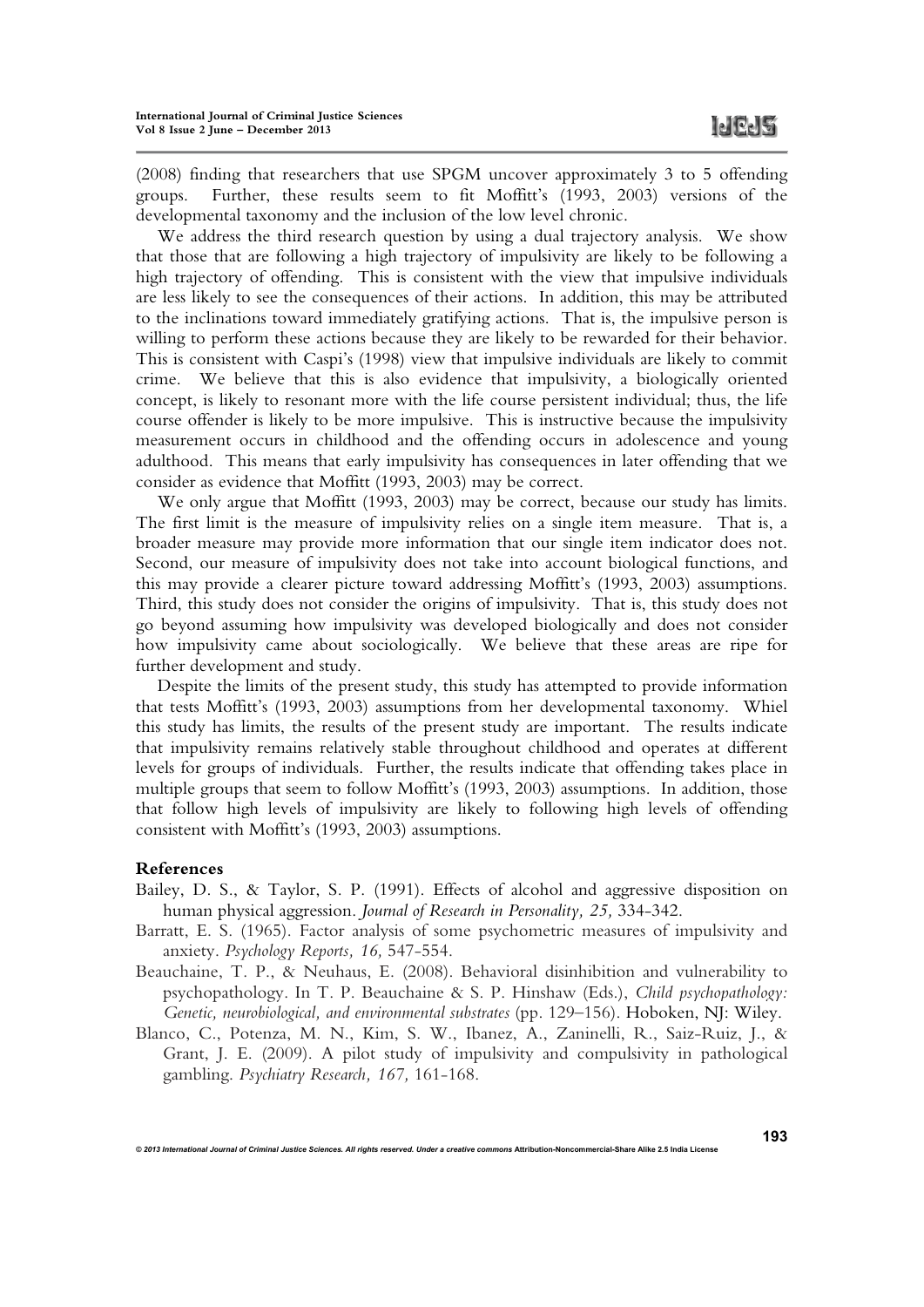- Bruce, K. R., Steiger, H., Ng Ying Kin, N. M. K., & Israel, M. (2006). Reduced platelet [³H-] paroxetine binding in anorexia nervosa: relationship to eating symptoms and personality pathology. *Psychiatry Research, 142,* 225–32.
- Buikuisen, W. (1988). Chronic juvenile delinquency: A theory. In W. Buikhuisen & S. A. Mednik (Eds.), *Explaining Criminal Behavior: Interdisciplinary Approaches* (pp. 27-50). Leiden; New York: E.J. Brill.
- Carrasco, X., Rothhammer, P., Moraga, M., Henriquez, H., Chakraborty, R., Aboitiz, F., & Rothhammer, F. (2006). Genotypic interaction between DRD4 and DAT1 loci is a high risk factor for attention-deficit/hyperactivity disorder in Chilean families. *American Journal of Medical Genetics, 141, B1*, 51-54.
- Caspi, A. (1998). Personality development across the life course: In Eisenburg, N., Daom W. (eds.), Handbook *of Child Psychology* (pp. 311-388). New York, NY: Wiley Press.
- Caspi, A. (2000). The child is the father of the man: Personality continuities from childhood to adulthood. *Journal of Personality and Social Psychology*, *78*, 158-172.
- Caspi, A., Henry, B., McGee, R. O., Moffitt, T. E., & Silva, P. A. (1995). Temperamental origins of child and adolescent behavior problems: From age three to age fifteen. *Child Development*, *66*, 55-68.
- Caspi, A., Moffitt, T. E., Silva, P.A., Stouthamer-Loeber, M., Krueger, R. F., & Schmutte, P. S. (1994). Are some people crime-prone? Replications of the personality-crime relationship across nation, gender, race, and method. *Criminology, 32,* 301-333.
- Caspi, A., & Roberts, B. W. (1999). Personality change and continuity across the life course. In L. A. Pervin & O. P. John (eds.), *Handbook of Personality Theory and Research* (pp. 300-326). Guilford Press: New York, NY.
- Chapple, C., & Johnson, K. (2007). Gender Differences in Impulsivity. *Youth Violence and Juvenile Justice*, *5*(3), 221-234.
- Coie, J. D., Belding, M., & Underwood, M. (1988). Aggression and peer rejection in childhood. In B. B. Lahey & A. E. Kazdin (eds.), *Advances in Clinical Child Psychology*  (pp. 125-158) *Vol. 11*. New York: Plenum Press.
- Cote, S., Tremblay, R. E., Nagin, D., Zoccolillo, M., & Vitaro, F. (2002). The development of impulsivity, fearfulness, and helpfulness during childhood: Patterns of consistency and change in the trajectories of boys and girls. *Journal of Child Psychology and Psychiatry*, *43*, 609-618.
- Dalley, W., Theobald, E., Pereira, C., Li., C., Robbins, W. (2002). Specific abnormalities in serotonin release in the prefrontal cortex of isolation-reared rats measured during behavioural performance of a task assessing visuospatial attention and impulsivity. *Psychopharmacology, 164, 3,* 329-341.
- Dodge, K. A., Coie, J. D., & Brakke, N. P. (1982). Behavior patterns of socially rejected and neglected preadolescents: The roles of social approach and aggression. *Journal of Abnormal Child Psychology, 18,* 389-409.
- Evenden, J. L. (1999). Varieties of impulsivity. *Psychopharmacology, 146,* 348-361.

- Eysenck, H. J. (1977). *Crime and Personality*. London: Routledge & Kegan.
- Farrington, D. P., Loeber, R., Elliot, D. S., Hawkins, J. D., Kandel, D. B., Klein, M.W., McCord, J., Rowe, D. C., & Tremblay, R. E. (1990). Advancing knowledge about the onset of delinquency and crime. In B. B. Lahey & A. E. Kazdin (Eds.) *Advances in Clinical Child Psychology* (pp. 283-342) vol. 13. New York: Plenum Press.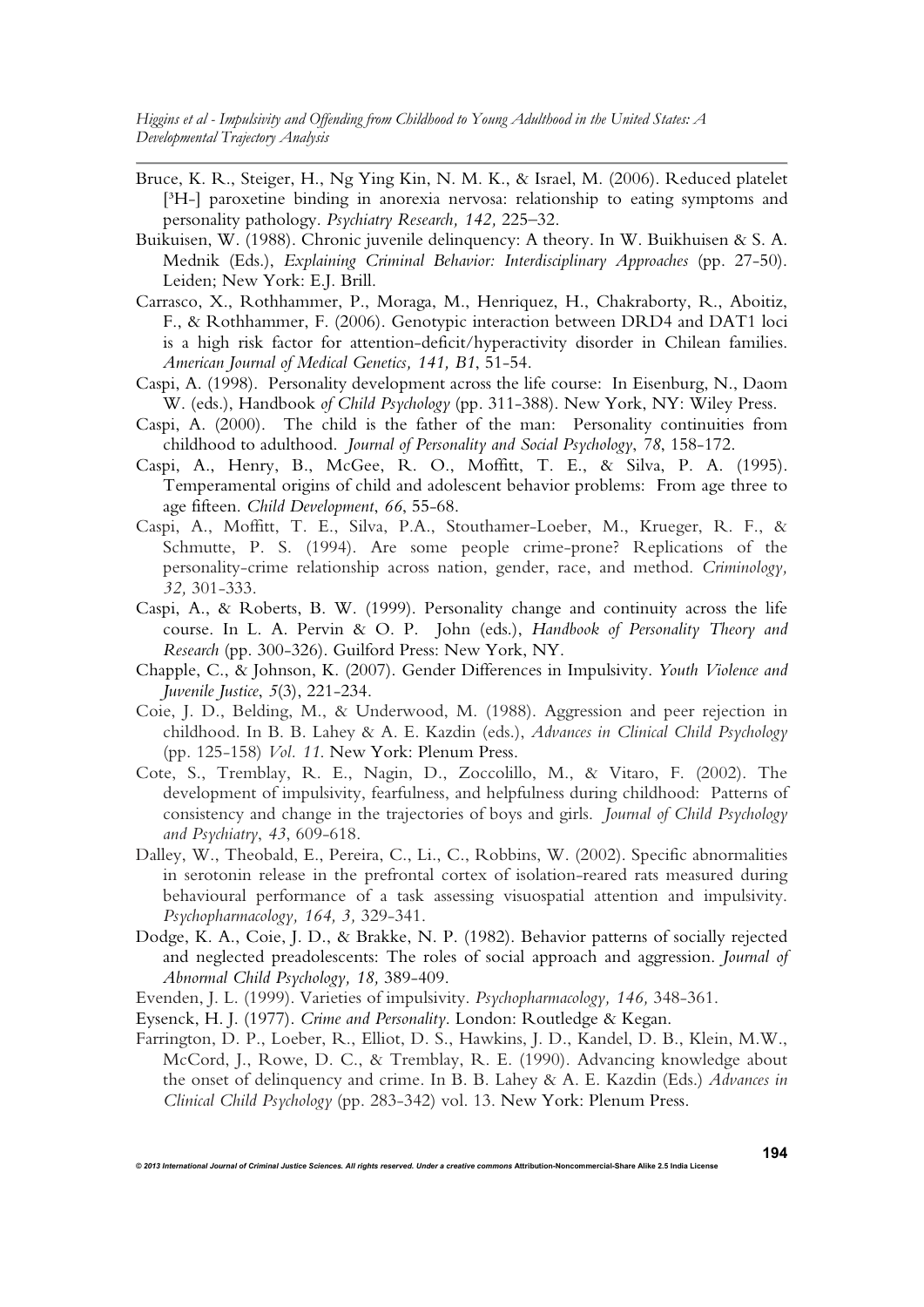- Fischer, S., Smith, G. T., & Cyders, M.A. (2010). Another look at impulsivity: A meta analytic review of trait impulsivity and its association with bulimic symptoms. *Clinical Psychology Review, 28,* 1413-1425.
- Ge, X., Donnellan, M. B., & Wenk, E. (2003). Differences in Personality and Patterns of Recidivism between Early Starters and Other Serious Male Offenders. *Journal of the American Academy of Psychiatry and the Law, 31,* 68-77.
- Gorenstein, E. E., & Newman, J. P. (1980). Disinhibitory psychopathology: A new perspective and model for research. *Psychological Review, 87,* 301-315.
- Gottfredson, M. R., & Hirschi, T. (1990). *A general theory of crime*. Stanford, CA: Stanford University Press.
- Grasmick, H.G., Tittle, C., Bursik, R.J., Arneklev, B. (1993). Testing the core empirical implications of Gottfredson and Hirschi's General Theory of Crime. *Journal of Research in Crime and Delinquency, 30,* 5-29.
- Gray, J. A. (1987). *The psychology of fear and stress*. Cambridge: Cambridge University Press.
- Hindelang, M. J., Hirschi, T., & Weis, J. G. (1981). *Measuring Delinquency*. Beverly Hills, CA: Sage.
- Hinslie, L., & Shatzky, J. (1940). *Psychiatric Dictionary*. Oxford University Press, New York.
- Jennings, W. G. & Reingle, J. M. (2012). On the number and shape of developmental/life-course violence, aggression, and delinquency trajectories: A stateof-the-art review. *Journal of Criminal Justice, 40,* 472-489.
- Jones, B. L., Nagin, D. S., & Roeder, K. (2001). A SAS procedure based on mixture models for estimating developmental trajectories. *Sociological Methods and Research*, *29*, 374-393.
- Komarovskaya, I., Loper, A. B., & Warren, J. (2007). The role of impulsivity in antisocial and violent behavior and personality disorders among incarcerated women. *Criminal Justice and Behavior, 34,* 1499 – 1515.
- Lindstrom, M.B., Ryding, E., Bosson, P., Ahnlide, J.A., Rosen, I., & Traskman-Bendz, L. (2004). Impulsivity related to brain serotonin transporter binding capacity in suicide attempters. *European Neuropsychopharmacology, 14, 4,* 295-300.
- Loeber, R. (1990). Development and risk factors of juvenile antisocial behavior and delinquency. *Clinical Psychology Review, 10,* 1-41.
- Masse, L. C., & Tremblay, R. E. (1997). Behaviors of boys in kindergarten and the onset to substance abuse in adolescence. *Archives of General Psychiatry*, *54*, 62-68.
- Mauricio, A. M., Little, M., Chassin, L., Knight, G. P., Piquero, A. R., Losoya, S. H., & Vargas-Chanes, D. (2009). Juvenile offenders' alcohol and marijuana trajectories: Risk and protective factor effects in the context of time in a supervised facility. *Journal of Youth and Adolescence, 39, 3,* 440-453.
- Miller, J. D., Campbell, W. K., Young, D. L., Lakey, C. E., Reidy, D. E., Zeichner, A., & Goodie, A. S. (2009). Examining the relations among narcissism, impulsivity, and self-defeating behaviors. *Journal of Personality, 77*, 761-794.
- Moeller, F. G., Barratt, E. S., Dougherty, D., Schmitz, J. M, & Swann, A. C. (2001) Psychiatric aspects of impulsivity. *American Journal of Psychiatry, 158,* 1783-1793.
- Moffitt, T. E. (1993). "Life-course persistent" and "adolescent-limited" anti-social behavior: A Developmental taxonomy. *Psychological Review*, *100*, 674-174.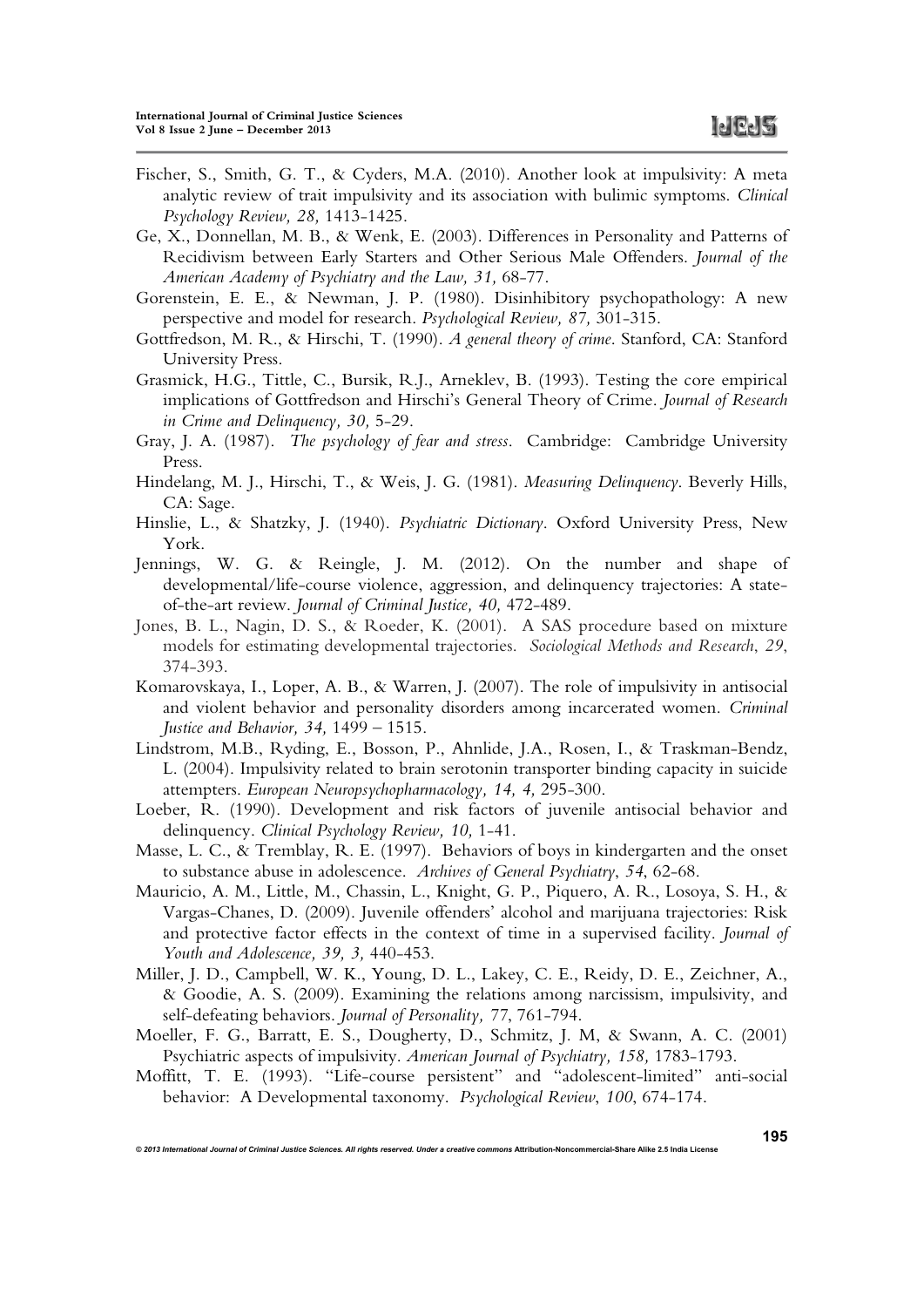- Moffitt, T. E., Caspi, A., Dickson, N., Silva, P. A., Stanton, W. R. (1996). Childhoodonset versus adolescent-onset antisocial conduct problems in males: Natural history from ages 3 to 18 years. *Development and Psychopathology, 8,* 399-424.
- Moffitt, T. E., Caspi, A., Rutter, M., & Silva, P. A. (2001). *Sex differences in antisocial behavior: Conduct disorder, delinquency, and violence in the Dunedin longitudinal study.* Cambridge, UK: Cambridge University Press.
- Moffitt, T. E. (2003). Life-Course-Persistent and Adolescence-Limited Antisocial Behavior: A 10-Year Research Review and a Research Agenda. In B. B. Lahey*,* A. Caspi, *&* T. E. Moffitt (Eds.), *Causes of conduct disorder and juvenile delinquency* (pp. 49- 75). New York: Guilford Press.
- Nagin, D. S. (2005). *Group-based modeling of development*. Cambridge, MA: Harvard University.
- Nagin, D. S. (1999). Analyzing group-based trajectories: A semi-parametric, group-based approach. *Psychological Methods, 4,* 139-177.
- Nagin, D. S., & Odgers, C. L. (2010). Group-based trajectory modeling in clinical research. In Nolen-Hoekland, S., Cannon, T. Widger, T. (eds.), Annual Review of Clinical Psychology. Annual Reviews, Palo Alto, CA.
- Nagin, D. S., & Tremblay, R. E. (2001). Analyzing developmental trajectories of distinct but related behaviors: A group-based method. *Psychological Methods*, *6*, 18-34.
- Neumann, A., Koot, H.M., Barker, E. D., Maughan, B. (2010). The role of contextual risk, impulsivity, and parental knowledge in the developmental of adolescent antisocial behavior. *Journal of Abnormal Psychology, 119, 3,* 534-545.
- Patton, J. H., Standford, M. S., & Barratt, E. S. (1995). Factor structure of the Barratt Impulsiveness Scale. *Journal of Clinical Psychology, 51,* 768-774.
- Pihl, R.O., Smith, M., & Farrell, B. (1984). Research note: Individual characteristics of aggressive beer and distilled beverage drinkers. *Substance Use & Misuse, 9, 6,* 689-696.
- Piquero, A. R. (2008). Taking stock of developmental trajectories of criminal activity over the life course. In A. M. Liberman (Ed.), *The long view of crime*: *A synthesis of longitudinal research* (pp. 23-60). New York: Springer.
- Piquero, A. R., & Brezina, T. (2001). Testing Moffitt's account of adolescence limited delinquency. *Criminology, 39,* 353-370.
- Pulkkinen, L. (1982). Self-control and continuity from childhood to late adolescence: In B. P. Baltes & O. G. Brim, Jr. (Eds.), *Life-span development and behavior* (pp. 63-105). New Jersey: Lawrence Erlbaum.
- Pulkkinen, L. (1986). The role of impulse control in the development of antisocial and prosocial behavior. In D. Olewus, J. Block, & M. Radke-Yarron (Eds.) *Development of Antisocial and Prosocial Behavior: Research, Theories, and Issues* (pp. 149-175). Waltham, Massachusetts: Academic Press (Now Elsevier).
- Roberts, B. W., & DelVecchio, W. F., (2000). The rank order consistency of personality traits from childhood to old age: A quantitative review of longitudinal studies. *Psychological Bulletin*, *126*, 3-25.
- Robinson, T. R. Smith, S. W., Miller, M. D., & Brownell, M. T. (1999). Cognitive behavior modification of hyperactivity/impulsivity and aggression: A meta-analysis of school based studies. *Journal of Educational Psychology, 91,* 195-203.
- Rogers, R. D., Moeller, F. G., Swann, A. C., & Clark, L. (2010). Recent research on impulsivity in individuals with drug use and mental health disorders: Implications for alcoholism. *Alcoholism: Clinical and Experimental Research, 34*(8), 1319-1333.